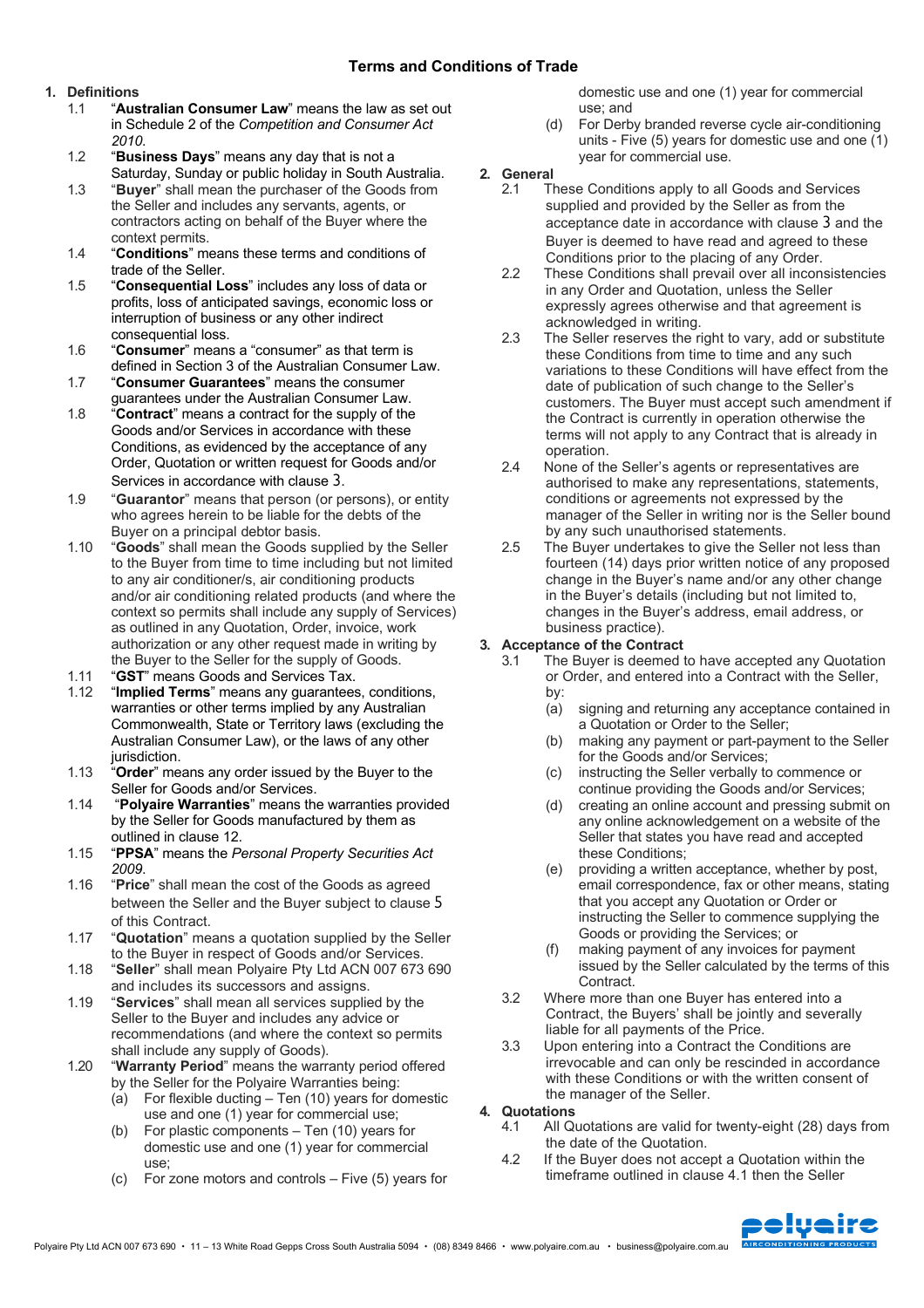reserves the right to vary the Quotation or reject any late acceptance of the Quotation.

#### **5. Price, GST and Payment**

- 5.1 All amounts payable to the Seller by the Buyer must be paid in Australian dollars without set-off of any amounts that may be due from the Seller on or before the due date for payment.
- 5.2 Unless otherwise stated any prices quoted by the Supplier are exclusive of GST.
- 5.3 GST is to be applied to all provision of Goods and Services made by the Seller and the amount payable by the Buyer will be increased by a percentage equal to the prevailing of GST rate at the time of delivery of the Goods and/or Services.
- 5.4 At the Seller's sole and absolute discretion;
	- (a) The Price shall be as indicated on any invoices or Orders provided by the Seller to the Buyer; or
	- (b) The Price shall (subject to clause 5.5) be the Seller's quoted Price which shall be binding upon the Seller provided that the Buyer shall accept the Seller's Quotation in accordance with clause 3 within the timeframe outlined in clause 4.1.
- 5.5 The Seller reserves the right to charge the Buyer for costs incurred resulting from the Buyer varying its instructions, correcting any errors or omissions or requiring Goods or Services urgently. The Seller also reserves the right to charge for any additional Goods that may be requested by the Buyer. The Seller may set a credit limit for the Buyer and if the Buyer has reached this credit limit then until such time as the total amount owing to the Seller has been paid in full all further Orders placed by the Seller will be due and payable at the time that the Order is placed.
- 5.6 Time for payment for the Goods and/or Services shall be of the essence and will be stated on any invoice, Quotation or Order. If no time is stated then payment shall be due on delivery of the Goods or provision of the Services.
- 5.7 At the Seller's sole and absolute discretion, payment for approved Buyers will be offered on credit and shall be due on 30th day of each month following the end of month in which the Goods and/or Services are purchased or according to any other trading terms that are agreed to in writing by the Seller.
- 5.8 Payment is to be made by the Buyer to the Seller by cash on delivery, or by cheque, or by bank cheque, or by credit card, or by direct credit, or by any other method as agreed to between the Buyer and the Seller and payment shall not be taken to occur until all cheques tendered or electronic funds transfer have been received and cleared in full.
- 5.9 For ongoing Contracts, the Seller reserves the right to update any pricing subject to providing the Buyer twenty-eight (28) days written notice of such change and allowing the Buyer the opportunity to cancel any Goods or Services not already paid for if the new pricing is not accepted.

#### **6. Default and Consequences of Default**

- 6.1 Any costs or charges incurred by the Seller in collecting or attempting to collect overdue amounts must be paid by the Buyer to the Seller on demand, including any costs incurred by the Seller to enforce its rights under the PPSA.
- 6.2 The Seller reserves the right to charge interest at a rate of 2.5% per calendar month on all overdue amounts owing to it. Such interest will accrue daily and is payable on demand.
- 6.3 Without prejudice to any other remedies the Seller

may have, if at any time the Buyer is in breach of any obligation (including those relating to payment), the Seller may suspend or terminate the supply of Goods and/or Services to the Buyer and any of its other obligations under a Contract. The Seller will not be liable to the Buyer for any loss or damage the Buyer suffers because the Seller exercised its rights under this clause.

#### **7. Delivery of Goods / Services**

- 7.1 Delivery of the Goods shall be made to the address provided by the Buyer. Subject to clause 7.5, the Buyer shall make all arrangements necessary to take delivery of the Goods whenever they are tendered for delivery. Where no address is specified, or when requested by the Buyer, delivery of the Goods shall be made to the Buyer at the Seller's address. The Seller will specify whether or not the cost of delivery is included in the Price.
- 7.2 The Seller may at its option deliver Goods by portion unless otherwise agreed in writing by the parties.
- 7.3 When the Seller delivers by portion, the Seller may issue invoices to the Buyer pro rata with such deliveries.
- 7.4 Delivery of the Goods to a third party carrier, either named by the Buyer or if the Buyer fails to name a carrier, then a carrier at the discretion of the Seller, is deemed to be a delivery of the Goods to the Buyer. This will be at the Buyer's own expense.
- 7.5 Goods delivered to site shall be at the Buyer's risk and will be deemed to be delivered upon appearing on a delivery schedule.
- 7.6 The Buyer is responsible to insure the Goods from the time that they are delivered to them.
- 7.7 Subject to clause 7.8, the Buyer shall take delivery of the Goods tendered notwithstanding that the quantity so delivered shall be either greater or less than the quantity purchased provided that:
	- (a) such discrepancy in quantity shall not exceed 5% of the total number of Goods ordered by the Buyer; and
	- (b) the Price shall be adjusted pro rata to the discrepancy.
- 7.8 If the total number of Goods received is in excess of the number ordered by the Buyer then the Buyer can choose to return the excess Goods to the Seller or can elect to keep these Goods at the additional cost payable for such Goods. If the additional Goods received are not returned to the Seller by the Buyer within seven (7) days of delivery.
- 7.9 The failure of the Seller to deliver the Goods shall not entitle either party to treat this contract as repudiated unless such failure to deliver exceeds ninety (90) days of any proposed timeframe for delivery as outlined in clause 17.2(a).
- 7.10 Timeframes for delivery are estimates only, and the Seller shall not be liable for any loss or damage whatsoever due to failure by the Seller to deliver the Goods (or any of them promptly or at all

#### **8. Shortage and Non-conforming Supply**

- 8.1 The Seller will endeavour to ensure that the Goods conform with descriptions contained in any drawings, catalogues, literature and advertising materials.
- 8.2 The Seller reserves the right to supply Goods which do not conform with descriptions referred to in clause 8.1 or the Buyer's order for the Goods provided that such non conformity is not material.
- 8.3 The Buyer waives any claim for shortage of any Goods delivered or failure to supply Goods conforming with the Order if a claim for short delivery or failure to

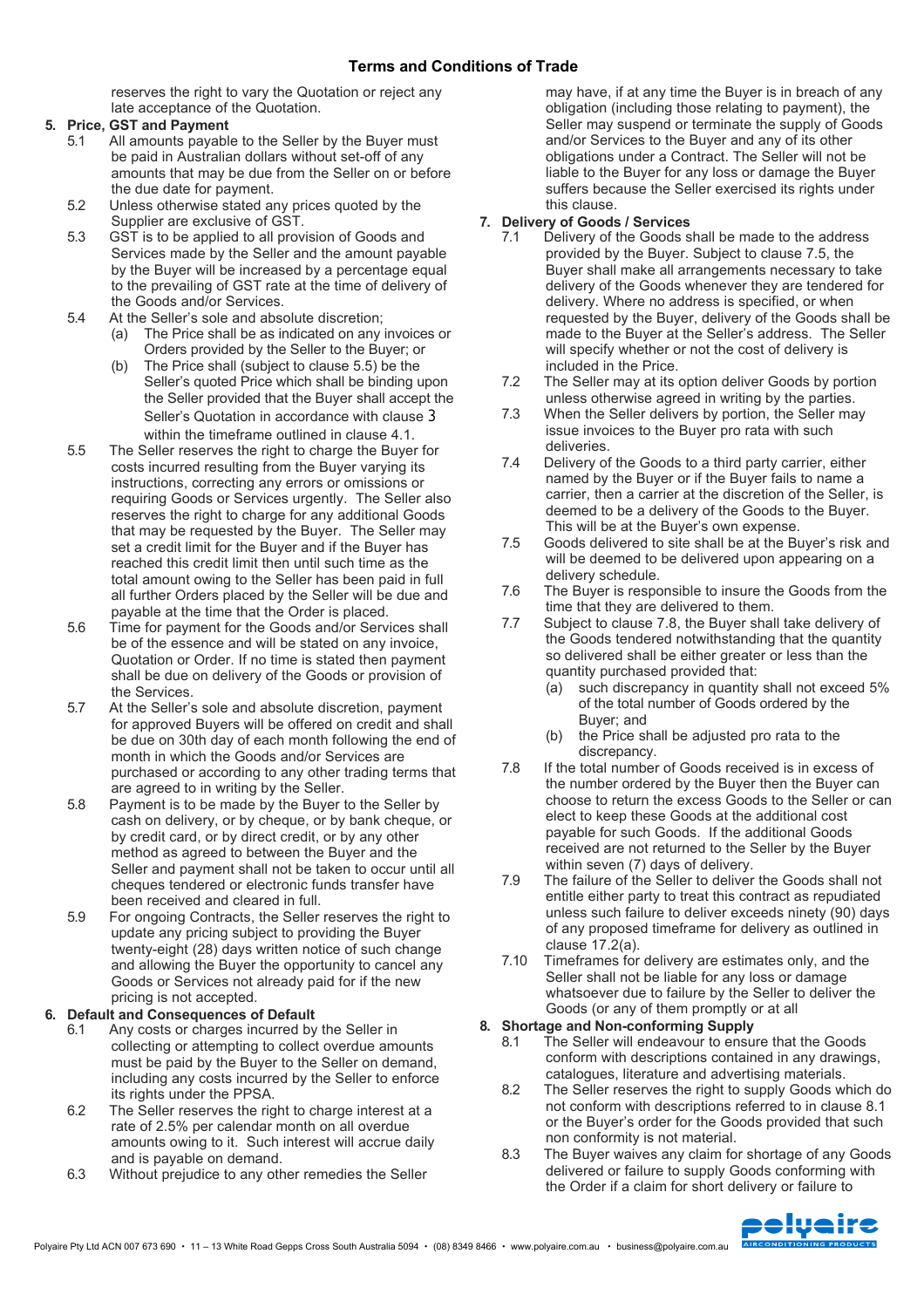supply Goods conforming with any Order has not been lodged with the Seller within seven (7) days from the date of delivery of Goods by the Buyer. Any claim must be submitted in writing in a form approved by the Seller.

#### **9. Risk**

- 9.1 Whilst the Seller may retain title in the Goods as per clause 16 , all risk for the Goods passes to the Buyer on delivery.
- 9.2 If any of the Goods are damaged or destroyed prior to title in them passing to the Buyer, the Seller is entitled, without prejudice to any of its other rights or remedies under these Conditions (including the right to receive payment of the balance of the Price for the Goods), to receive all insurance proceeds payable for the Goods. This applies whether or not the Price has become due and payable under the Contract. The production of a Contract by the Seller is sufficient evidence of the Seller's rights to receive the insurance proceeds.

# **10. Returns and Defects**

- The Buyer must inspect all Goods provided on delivery to the Buyer, as well as any Services when completed, and within seven (7) Business Days of delivery of the Goods or completion of the Services notify the Seller in writing of any evident defect/damage, shortage in quantity or failure to comply with the description or Quotation. The Buyer must provide the Seller with a reasonable opportunity to modify and/or repair any defect or damage to the Goods and/or Services. Failure to notify the Seller within this timeframe will deem the Goods and/or Services to be defect free and accepted by the Customer.
- 10.2 The Seller is not under any duty to accept Goods returned by the Buyer and will do so only on terms to be agreed in writing in each individual case.
- 10.3 Nothing in clause 10.2 affects the Buyer's rights under the Australian Consumer Law or in respect of any breach of Implied Terms.
- 10.4 Goods made to special order for the Buyer or noncatalogue items are not eligible to be returned.

#### **11. Australian Consumer Law**

- 11.1 Notwithstanding anything in these Conditions to the contrary, where the Buyer purchases Goods as a Consumer:
	- (a) the Goods are supplied subject to the Consumer Guarantees;
	- (b) if the Goods fail to meet any Consumer Guarantee, the Buyer will be entitled to such rights and remedies as are permitted or provided in the Australian Consumer Law for such failure, to the extent that such rights and remedies cannot be lawfully excluded;
	- (c) the Buyer may only exercise any right or remedy for breach of a Consumer Guarantee strictly in accordance with the rights and responsibilities of the Buyer under the Australian Consumer Law;
	- (d) where Goods are not of a kind ordinarily acquired for personal, domestic or household use or consumption then, unless the Seller is a manufacturer of the Goods under the Australian Consumer Law, the Seller's liability for breach of a Consumer Guarantee subject to the Australian Consumer Law is limited at the Seller's option to repairing or replacing the Goods, supplying equivalent goods or paying the costs of the repair or replacement of the Goods or of acquiring equivalent goods.
- 11.2 Where the Buyer resupplies Goods to a Consumer and the Goods are not ordinarily acquired for personal,

domestic or household use or consumption, the Seller's liability to the Buyer in connection with any breach of a Consumer Guarantee in respect of the Goods is subject to the Australian Consumer Law, is limited to paying to the Buyer an amount equal to the costs of replacing the Goods, supplying equivalent goods or having the Goods repaired, whichever is the lowest amount.

#### **12. Polyaire Warranties**

- 12.1 Nothing in this clause 12 affects the Buyer's rights under the Australian Consumer Law as outlined in clause 11. The benefits to the Buyer under the Polyaire Warranties are in addition to the rights and remedies of the Buyer under any Consumer Guarantee.
- 12.2 The Polyaire Warranties only apply for Goods that are manufactured by the Seller and do not apply to Goods that are manufactured by a third party.
- 12.3 Subject to clauses 12.1 and 12.2, the Seller warrants that the Goods will be free of manufacturing defects.
- 12.4 The benefit of the Polyaire Warranties extend only to the original and first owner of the property in which the Goods are installed (**Owner**) for the duration of the Warranty Period.
- 12.5 The Polyaire Warranties commence on the date of purchase of the Goods and apply for the Warranty Period.
- 12.6 If, within the Warranty Period, a manufacturing defect is discovered in the Goods or the Goods fail to perform to the Seller's specifications as a result of some defect in material or workmanship in the Goods (**Defect**) then the Seller will, at its election, either repair or replace the Goods at the cost of the Seller (excluding costs of de-installation, re-installation and testing including but not limited to labour and travel costs) or refund the all or part of the price paid by the Buyer (which will be pro-rated by the Buyer taking into consideration the number of years since the Buyer originally purchased the Goods). Goods repaired or replaced under the Polyaire Warranties will be warranted for the remainder of the Warranty Period.
- 12.7 The Polyaire Warranties will not apply to Goods:
	- (a) installed, repaired or maintained by any person other than a qualified tradesperson; or
	- (b) subjected to misuse, neglect, negligence, accidental damage or act of God (including but not limited damage caused by fire, flood, infestation by insects, vermin or rodents); or
	- (c) operated in any way contrary to any operating or maintenance instructions, quote or order form; or
	- (d) improperly handled, installed or maintained; or
	- (e) altered or modified prior to or after installation; or
	- (f) used after any Defect becomes apparent or would have become apparent to a reasonably prudent operator or user; or
	- (g) exposed to any operating circumstances that could cause damage (including but not limited damage caused to external surfaces and refrigeration coils in a corrosive environment); or
	- (h) removed and reinstalled at another site; or
	- (i) fitted with any non genuine spare part; or
	- (j) hired to any person; or
	- (k) installed in a mobile application (including but not limited to a caravan or boat); or
	- (l) damaged as a result of faulty or incorrect wiring, incorrect power supply, voltage fluctuations, over voltage transients, electromagnetic interference, or replaced fuses, improper storage; or
	- (m) in respect of which any serial number is altered or

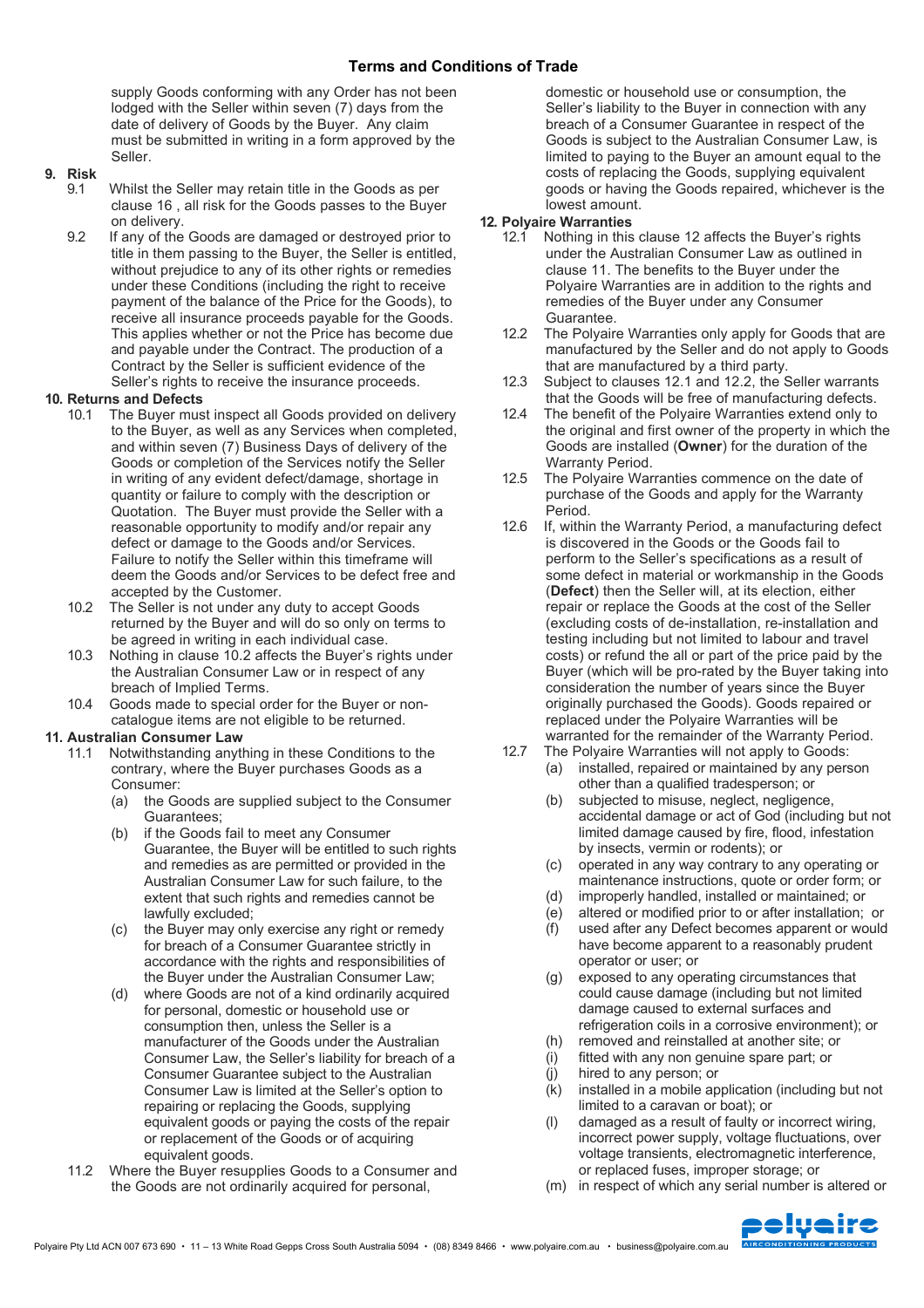### **Terms and Conditions of Trade**

removed.

- 12.8 The Polyaire Warranties do not apply to:
	- (a) faulty or defective design of Goods unless the Seller has designed the Goods and the Seller expressly accepts responsibility for such design in writing; or
	- (b) fair wear and tear of Goods (including but not limited to fair wear and tear of consumables such as batteries, filters, and air purifiers); or
	- (c) discolouration of any plastic components.
- 12.9 In order to make a claim under the Polyaire Warranties, the Owner must return the Goods to one of the Seller's retail stores together with proof of purchase, or on such other terms as may be agreed in writing by the Seller.
- 12.10 The Seller will examine any returned Goods and if the Seller determines that there is an apparent defect through no fault of the Owner and the Goods are otherwise undamaged, the Seller will:
	- (a) record the Owner's contact details (including postal address, email address and telephone number);
	- (b) record details of the apparent defect;
	- (c) take possession of the returned Goods and determine within a reasonable time of return whether the returned Goods are defective;
	- (d) notify the Owner within a reasonable time of return whether it accepts or rejects the return of the Goods; and
	- (e) if the Seller accepts the return of the Goods, repair or replace the Goods or refund the all or part of the purchase price (in accordance with clause 12.6) in accordance with the Polyaire Warranties.
- 12.11 The Seller reserves the right to not accept any Goods which have not been returned in accordance with the Polyaire Warranties.
- 12.12 The Owner will be responsible for all costs of returning Goods to the Seller and for collection or re-delivery of the Goods (whether original or repaired and/or replacement Goods) once they are repaired or replaced and any other expenses of the Owner in claiming under the Polyaire Warranties.
- 12.13 The Seller will not be responsible for:
	- (a) any loss or damage to the Goods occurring while the Goods are in transit (either on return to the Seller or upon redelivery to the Owner of the original, repaired or replacement Goods); or
	- (b) any loss or damage caused by any delay assessing the Buyer's claim; or
	- (c) any loss or damage caused by any delay repairing or replacing any Goods.

#### **13. Access to Property**

- 13.1 The Buver must grant the Seller access to enter and remain at any property where there are Goods installed for the following purposes:
	- (a) to inspect the Goods in respect of any claim made by the Buyer under clauses 10, 11 and 12 inclusive; or
	- (b) to repossess any Goods where payment has not been received in full and title has not passed to the Buyer.
- 13.2 Where Goods are to be installed on a property not owned by the Buyer, the Buyer must use its best efforts (including by the inclusion of a term similar to this clause 13 in its own terms and conditions) to procure the property owner to grant access to the Seller to the location where the Goods are installed for the purposes of clause 13.1,
- 13.3 The Seller will endeavour to provide the property

owner at least 48 hours notice prior to its access to the property for the purpose of clause 13.1.

13.4 The Buyer must ensure that agents and representatives of the Seller have convenient, unobstructed and safe access to all parts of the property necessary to conduct anything required by clause 13.1.

#### **14. General Limitation on Liability**

- 14.1 This clause 14 does not limit the liability of the Seller under the Australian Consumer Law.
- 14.2 The Seller shall not be liable for any guarantee, warranty or representation as to the quality, performance, and fitness for purpose or otherwise of any Goods unless expressed in writing and any such warranty or representation is limited to its express terms.
- 14.3 None of the Implied Terms apply to any Contract except to the extent that they cannot be lawfully excluded.
- 14.4 The Seller's liability for breach of any provision of any such Contract or for breach of any Implied Terms which by force of law cannot be excluded from applying to any Contract is limited at the option of the Seller to repairing or replacing Goods which have been found defective, or paying the cost of repairing or replacing Goods which have been found defective.
- 14.5 The Seller is not liable in tort for any loss or damage suffered by the Buyer or by any third party.
- 14.6 In no circumstance whatsoever shall the Seller be liable to the Buyer or to any third party for any Consequential Loss arising out of the late delivery of Goods or any failure to perform or observe the Seller's obligations under these Conditions or any Contract or Implied Terms and the Buyer will keep the Seller fully indemnified against any claim made against the Seller by a third party for any Consequential Loss.
- 14.7 In no circumstance is the Seller liable to the Buyer or to any third party for any costs incurred in providing safe access to the Goods.

#### **15. Intellectual Property**

- 15.1 Where the Seller has designed or drawn Goods for the Buyer, then the copyright in those designs and drawings shall remain vested in the Seller, and shall only be used by the Buyer at the Seller's discretion.
- 15.2 Where the Buyer has supplied drawings, the Buyer acknowledges and agrees that is it the owner of such drawings or the intellectual property in such drawings, or it has been granted a license to provide these drawings to the Seller, and the Buyer will indemnify and release the Seller from any and all liability, loss, damage or claim that may be made by the owner of the drawings if such drawings are provided to the Seller without the owner's consent or licence.
- 15.3 Where any designs or specifications have been supplied by the Buyer for manufacture, by or to the order of the Seller, then the Buyer warrants that the use of those designs or specifications for the manufacture, processing, assembly or supply of the Goods shall not infringe the rights of any third party.
- 15.4 The Buyer warrants that all designs or instructions to the Seller will not cause the Seller to infringe any patent, registered design or trademark in the execution of the Buyer's order.

#### **16. Title to Goods and PPSA**

16.1 Title to and property in the Goods will not pass until the Buyer has paid all monies owed to the Seller on any account whatsoever and the Buyer has met all other obligations due by the Buyer to the Seller in respect of all contracts between the Seller and the

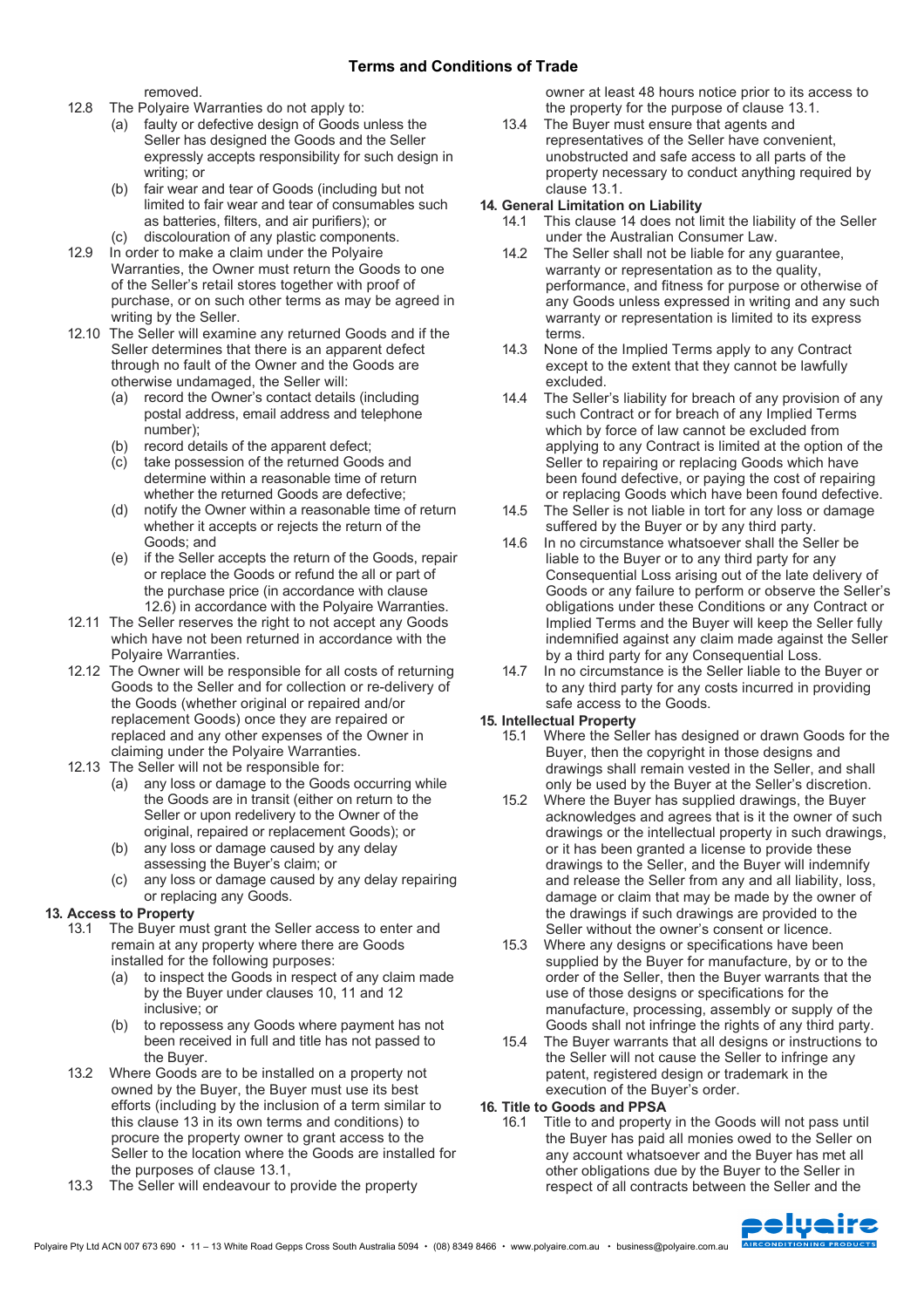Buyer.

- 16.2 Until the Buyer has paid all moneys owed to the Seller:
	- (a) the Buyer must indemnify the Seller against any loss, theft or damage to the Goods arising after delivery to the Buyer;
	- (b) the Seller retains a purchase money security interest in the Goods and the proceeds of the sale of the Goods under the PPSA;
	- (c) the relationship of the Buyer to the Seller is a fiduciary in respect of the Goods and accordingly:
		- the Buyer must store the Goods in such a way that can be recognised as the property of the Seller;
		- ii. upon any resale of the Goods by the Buyer the Seller will have the right to trace the full proceeds of the sale; and
		- iii. the Buyer must account to the Seller for such proceeds of sale and the Seller may recover from such proceeds of sale any moneys then owing to the Seller on any account whatsoever.
	- (d) the Seller reserves the right to enter upon any premises for the purpose of repossessing the Goods without prejudice to any other right of recovery available and the Buyer grants the Seller a licence to enter such premises for the purpose of exercising such right.
- 16.3 The Buyer must do all things reasonably required by the Seller in respect of the registration of the Seller's interest in the Goods under this clause or the enforcement of the Seller's rights under the PPSA in respect of the Goods.
- 16.4 To the extent permitted under the PPSA, the Buyer waives any rights the Buyer has to:
	- (a) receive notices and statements from the Seller under the PPSA;
	- (b) claim damages against the Seller under section 271 of the PPSA;
	- (c) redeem the Goods under section 142 of the PPSA; and
	- (d) reinstate the Seller's security interest in the Goods under section 143 of the PPSA.
- 16.5 To the extent permitted under the PPSA:
	- (a) the enforcement of the Seller's security interest in the Goods shall be governed by these Conditions or a Contract; and
	- (b) the Seller and the Buyer contract out of the provisions of the PPSA in respect of the enforcement of such security interest.
- 16.6 It is further agreed, without prejudice to the Seller's rights under the PPSA, that:
	- (a) until such time as ownership of the Goods shall pass from the Seller to the Buyer the Seller may give notice in writing to the Buyer to return the Goods or any of them to the Seller. Upon such notice the rights of the Buyer to obtain ownership or any other interest in the Goods shall cease;
	- (b) the Buyer shall not deal with the money of the Seller in any way which may be adverse to the Seller;
	- (c) upon resale of the Goods by the Buyer the Seller will have the right to trace the full sale proceeds:
	- (d) that receipt by the Seller of any form of payment other than cash shall not be deemed to be payment until that form of payment has been honoured, cleared or recognised and until then, the Seller's ownership in respect of the Goods shall continue;
	- (e) the Buyer shall not charge the Goods in any way nor grant nor otherwise give any interest in the

Goods while they remain the property of the Seller; and

- (f) until such time the Buyer has the Seller's authority to convert the Goods into other products and if the Goods are so converted, the parties agree that the Seller will be the owner of the end products.
- (g) Upon the sale of the Goods to a third party by the Buyer, the legal and equitable title shall pass directly from the Seller to the third party purchaser, and these Conditions and the terms of a Contract will apply until such time as the Buyer has made payment in full to the Seller for the Price.
- **17. Cancellation**
	- The Seller may cancel this Contract or delivery of Goods or Services at any time before the Goods or Services are delivered by giving written notice to the Buyer. On giving such notice the Seller shall repay to the Buyer any sums paid in respect of the Goods or Services but the Seller will not have any other liability to the Buyer in respect of such cancellation.
	- 17.2 The Buyer may cancel this Contract by providing written notice to the Seller of such cancellation if any of the following occurs:
		- (a) the Seller is unable to deliver the Goods and/or Services within ninety (90) days of any specified timeframe for the delivery of Goods or provision of Services; or
	- (b) in accordance with clause 5.9 of this Contract. 17.3 The Buyer may also cancel this Contract by mutual
	- agreement in writing with the Seller. 17.4 In the event that a Buyer cancels a Contract otherwise
	- than under clauses 17.2 or 17.3:
		- (a) the Seller may retain any deposit or other sums paid for the Goods and/or Services; and
		- (b) if payment is not already made in full, the Buyer will be responsible for any losses incurred by the Seller in respect of such cancellation (including loss of profits, loss of anticipated savings, economic loss or interruption of business loss or other incidental, consequential or indirect damages).
	- 17.5 In the event that a Buyer cancels a Contract under clause 17.2, the Seller will repay to the Buyer any sums paid in respect of the Goods and/or Services. The Seller will not have any other liability in respect of such cancellation.
	- 17.6 Under no circumstances can a Buyer cancel a Contract for Goods that are special order once production of these Goods has commenced.

**18. Privacy**

- The Buyer hereby authorises the Seller to collect. retain, record, use and disclose consumer and/or commercial information about the Buyer, in accordance with the *Privacy Act 1988* (Cth), to persons and/or legal entities who are a solicitor or any other professional consultant engaged by the Seller including but not limited to a debt collector, financial advisor, accountant, credit check organisation and/or any other individual or organisation which maintains credit references and/or default listings.
- 18.2 The Buyer also authorises the Seller to make enquiries with respect to the Buyer's consumer and commercial credit worthiness, to exchange information with other credit providers in respect of previous consumer and commercial defaults of the Buyer and to notify other credit providers of a consumer and/or commercial default by the Buyer.
- 18.3 For all other privacy matters please refer to the Seller's